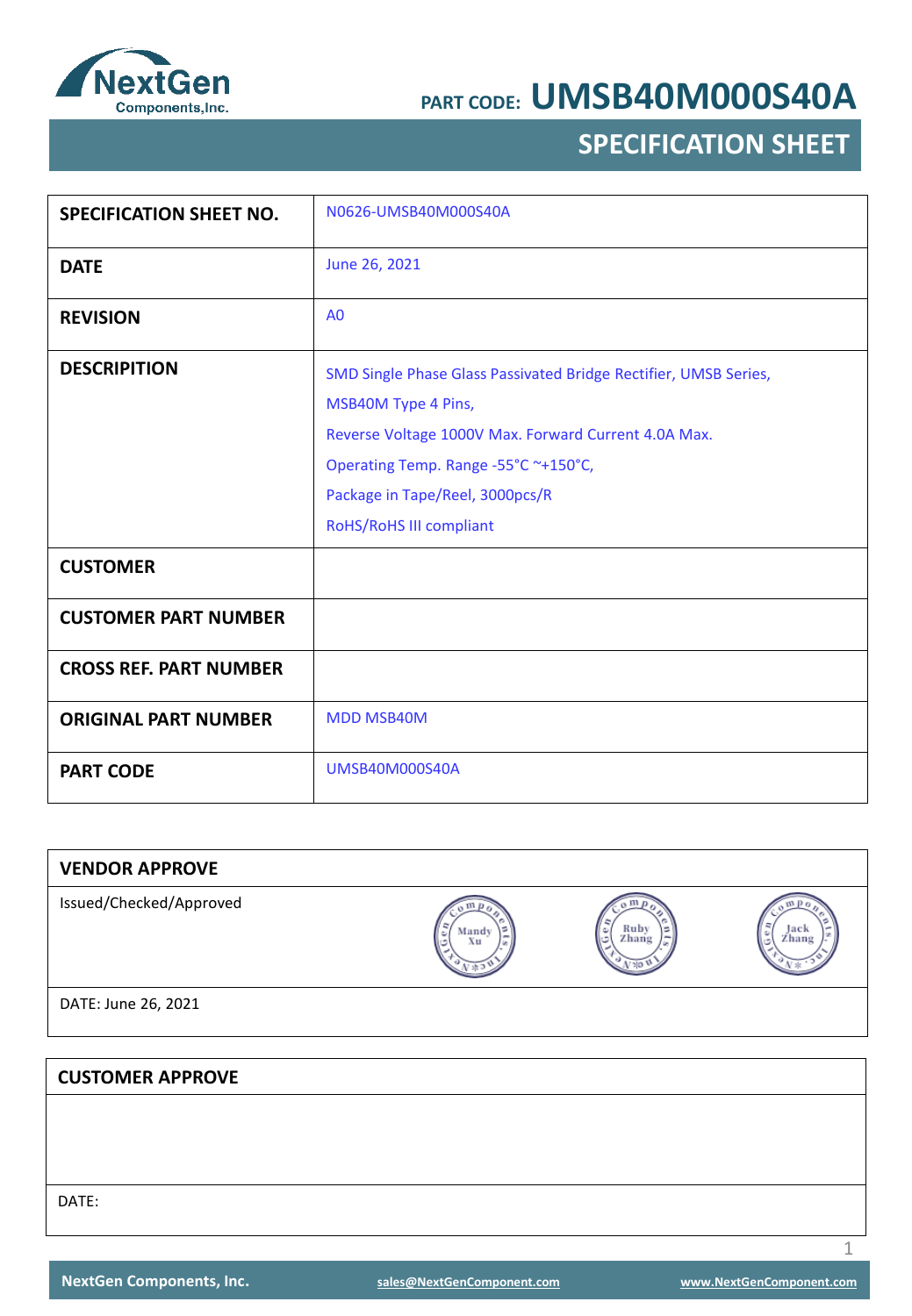### **NextGen** Components, Inc.

## **PART CODE: UMSB40M000S40A**

### **SMD BRIDGE RECTIFER UMSB SERIES**

### **MAIN FEATURE**

- Glass passivated chip junction
- Reverse voltage 1000V
- forward current 4A
- High surge current capability

#### **APPLICATION**

• For SMD application

#### **PART CODE GUIDE**

| <b>UMSB</b> | 40M000 | 40A |
|-------------|--------|-----|
|             | -      |     |

1) **UMSB**: SMD Single Phase Glass Passivated Bridge Rectifier, 4 pins, UMSB Series

2) **40M000**: Type code for original part number MSB40M

3) **S**: Package code, Tape/reel, 3000pcs/reel.

4) **40A:** Specification code for Reverse Voltage 1000V Max. Forward Current 4.0A Max.

#### **MORE ITEMS AVAILABLE**

| UMSB40D000S420 | UMSB40G000S440 | UMSB40J000S460 | UMSB40K000S480 | UMSB40M000S40A |
|----------------|----------------|----------------|----------------|----------------|
|                |                |                |                |                |



**[RFQ](mailto:sales@NextGenComponent.com?subject=RFQ%20for%20PART%20CODE:%20UMSB40M000S40A)**

**[Request For Quotation](mailto:sales@NextGenComponent.com?subject=RFQ%20for%20PART%20CODE:%20UMSB40M000S40A)**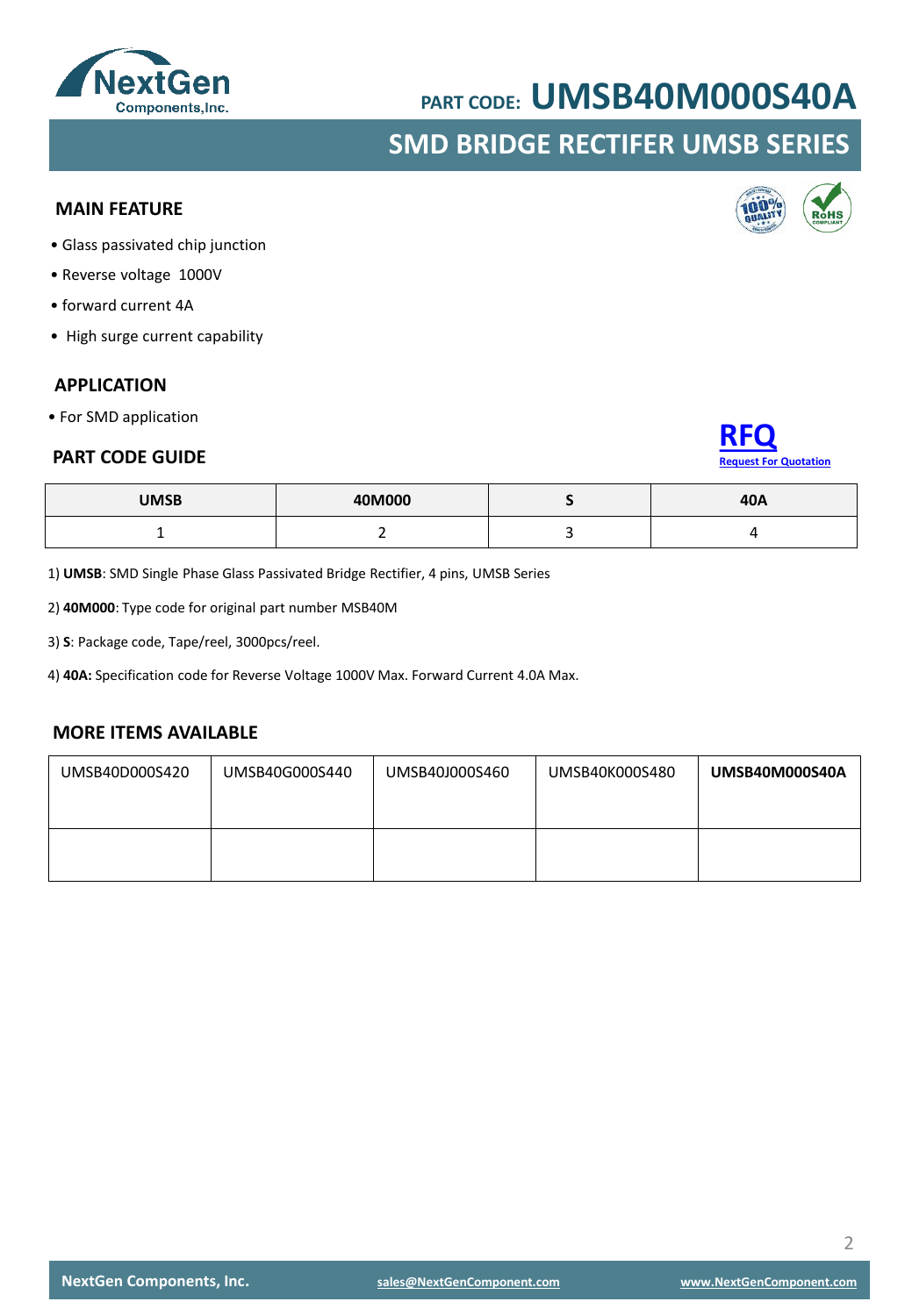

**SMD BRIDGE RECTIFER UMSB SERIES**

### **DIMENSION (Unit: Inch/mm)**

**Image for reference**



**Marking:** MSB40M

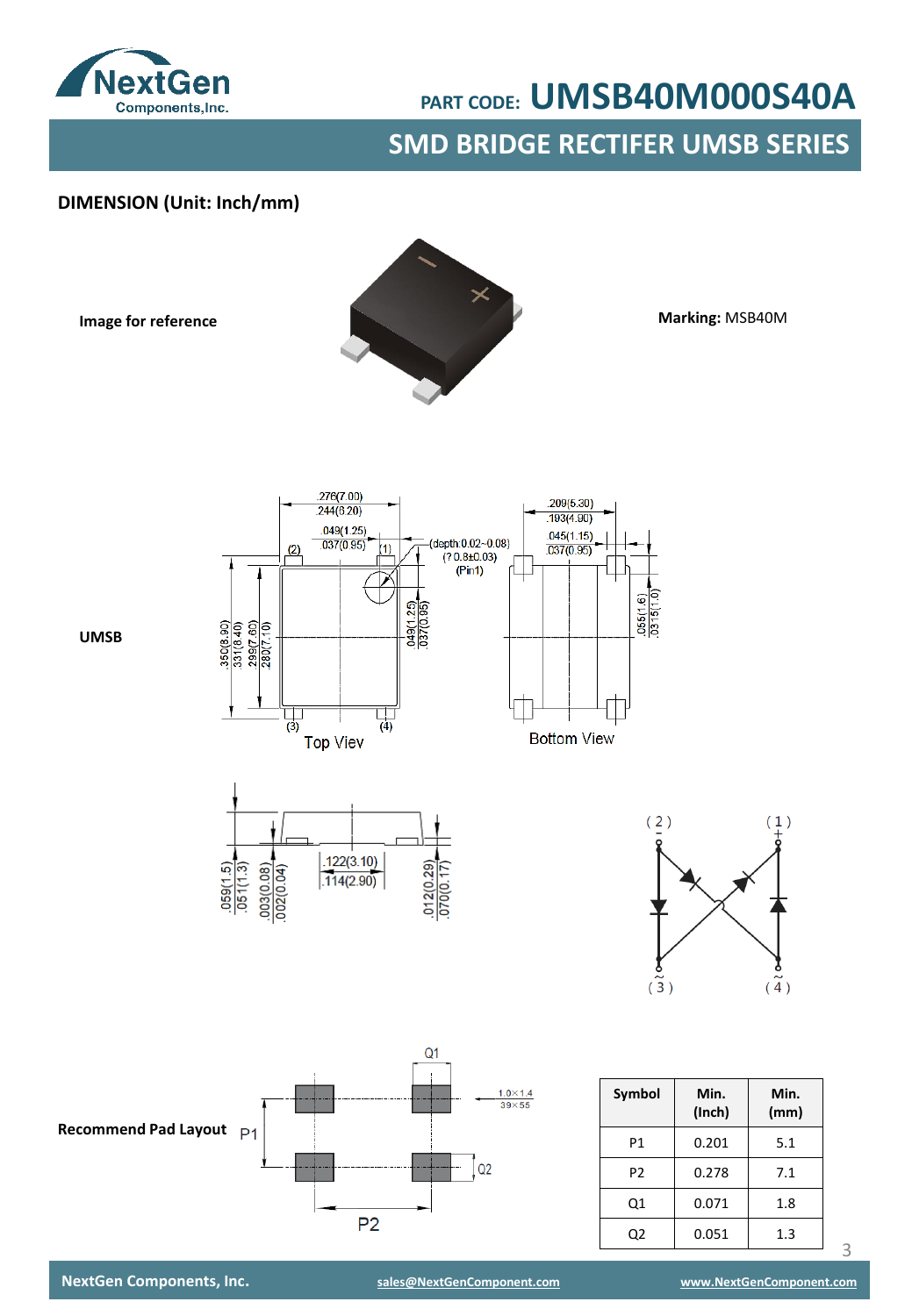

### **SMD BRIDGE RECTIFER UMSB SERIES**

### **MECHANICAL DATA**

| Case                              | <b>Terminals</b>                                                | Polarity                           | <b>Mounting</b><br><b>Position</b> | Weight<br>per piece             |
|-----------------------------------|-----------------------------------------------------------------|------------------------------------|------------------------------------|---------------------------------|
| JEDEC UMSB molded<br>plastic body | Solder plated,<br>Solderable per<br>MIL-STD-750,<br>Method 2026 | Polarity symbol<br>marking on case | Any                                | 0.00825 Ounce,<br>$0.234$ grams |

#### **MAX. RATING & CHARACTERISTICS**

| Parameter                                    |                    |                 |       | <b>VALUE</b> |        |       |
|----------------------------------------------|--------------------|-----------------|-------|--------------|--------|-------|
|                                              |                    |                 | Min.  | Typical      | Max.   |       |
| Repetitive peak reverse voltage              |                    | V RRM           |       |              | 1000   | Volts |
| <b>RMS voltage</b>                           |                    | V RMS           |       |              | 700    | Volts |
| DC blocking voltage                          |                    | V <sub>DC</sub> |       |              | 1000   | Volts |
| Average forward output rectified current     |                    | <b>I</b> AV     |       |              |        | A     |
| at $Tc = 30^{\circ}C$                        |                    |                 |       |              |        |       |
| On glass-epoxy PCB                           |                    |                 |       |              | 4.0    |       |
| On aluminum substrate                        |                    |                 |       |              |        |       |
| Peak forward surge current 8.3ms single half |                    | I FSM           |       | 95           |        | A     |
| sine-wave superimposed on rated load         |                    |                 |       |              |        |       |
| (JEDEC Method)                               |                    |                 |       |              |        |       |
| Instantaneous forward voltage at 4.0A        |                    | <b>VF</b>       |       |              | 1.1    | Volts |
| DC reverse current at rated DC               | $TA = 25^{\circ}C$ | $\overline{R}$  |       |              | 5      | μA    |
| blocking voltage<br>$TA = 125^{\circ}C$      |                    |                 |       |              | 100    | μA    |
| <b>Junction capacitance (Note 2)</b>         |                    | $C_{J}$         |       | 40           |        | pF    |
| <b>Thermal resistance</b>                    |                    | R QJA           |       |              |        | °C/W  |
| Operating junction temperature range         |                    | ΤJ              | $-55$ |              | $+150$ |       |
| Storage temperature range                    |                    | T STG           | $-55$ |              | $+150$ | °C    |

Note

- 1. Ratings at 25 C ambient temperature unless otherwise specified. Single phase half-wave 60Hz, resistive or inductive load, for capacitive load current derate by 20%.
- 2. Measured at 1.0MHz and applied reverse voltage of 4Vdc
- 3. PCB mounted with 4"\*1.5"\*1.5" copper pad area.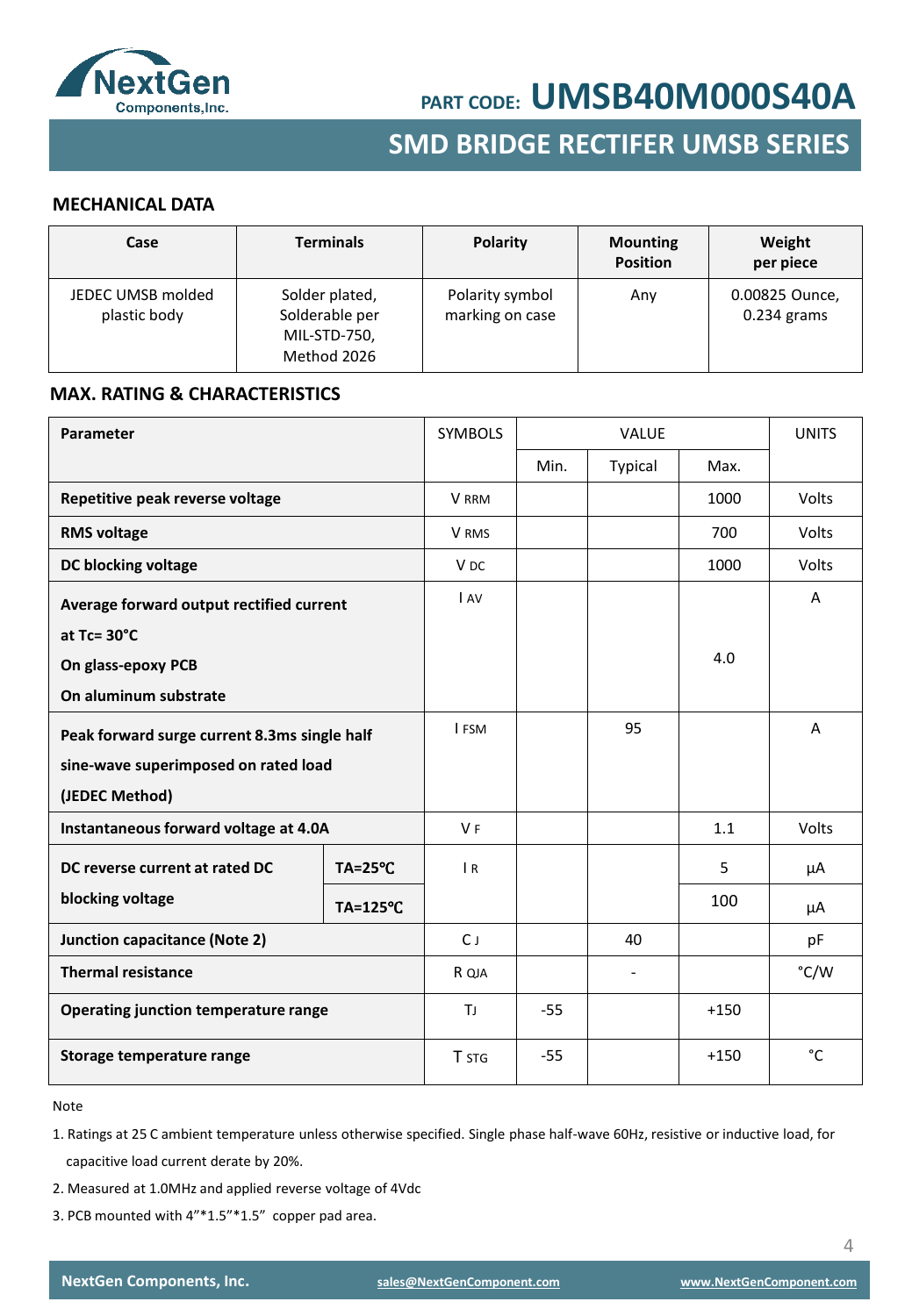

### **SMD BRIDGE RECTIFER UMSB SERIES**

### **RELIABILITY**

| <b>Number</b>  | <b>Experiment Items</b>                      | <b>Experiment Method And Conditions</b>                                                                        | Reference<br><b>Documents</b>  |
|----------------|----------------------------------------------|----------------------------------------------------------------------------------------------------------------|--------------------------------|
| $\mathbf{1}$   | Solder Resistance Test                       | Test $260^{\circ}$ C $\pm$ 5°C for 10 $\pm$ 2 sec.<br>Immerse body into solder 1/16" ± 1/32"                   | MIL-STD-750D<br>METHOD-2031.2  |
| $\overline{2}$ | Solderability Test                           | 230°C ±5°C for 5 sec.                                                                                          | MIL-STD-750D<br>METHOD-2026.10 |
| $\overline{3}$ | <b>Pull Test</b>                             | 1 kg in axial lead direction for 10 sec.                                                                       | MIL-STD-750D<br>METHOD-2036.4  |
| 4              | <b>Bend Test</b>                             | 0.5Kg Weight Applied To Each Lead,<br>Bending Arcs 90 °C ± 5 °C For 3 Times                                    | MIL-STD-750D<br>METHOD-2036.4  |
| 5              | High Temperature Reverse<br><b>Bias Test</b> | TA=100°C for 1000 Hours at VR=80%<br>Rated VR                                                                  | MIL-STD-750D<br>METHOD-1038.4  |
| 6              | Forward Operation Life Test                  | TA=25°C Rated Average Rectified<br>Current                                                                     | MIL-STD-750D<br>METHOD-1027.3  |
| $\overline{7}$ | Intermittent Operation Life<br>Test          | On state: 5 min with rated IRMS Power<br>Off state: 5 min with Cool Forced Air.<br>On and off for 1000 cycles. | MIL-STD-750D<br>METHOD-1036.3  |
| 8              | <b>Pressure Cooker Test</b>                  | 15 PSIG, TA=121°C, 4 hours                                                                                     | MIL-S-19500<br>APPENOIXC       |
| 9              | <b>Temperature Cycling Test</b>              | -55°C~+125°C; 30 Minutes For Dwelled<br>Time 5 minutes for transferred time.<br>Total: 10 cycles.              | MIL-STD-750D<br>METHOD-1051.7  |
| 10             | <b>Thermal Shock Test</b>                    | 0°C for 5 minutes., 100°C for 5 minutes,<br>Total: 10 cycles                                                   | MIL-STD-750D<br>METHOD-1056.7  |
| 11             | <b>Forward Surge Test</b>                    | 8.3ms Single Sale Sine-wave One Surge.                                                                         | MIL-STD-750D<br>METHOD-4066.4  |
| 12             | <b>Humidity Test</b>                         | TA=65°C, RH=98% for 1000 hours.                                                                                | MIL-STD-750D<br>METHOD-1021.3  |
| 13             | High Temperature Storage<br>life Test        | 150°C for 1000 Hours                                                                                           | MIL-STD-750D<br>METHOD-1031.5  |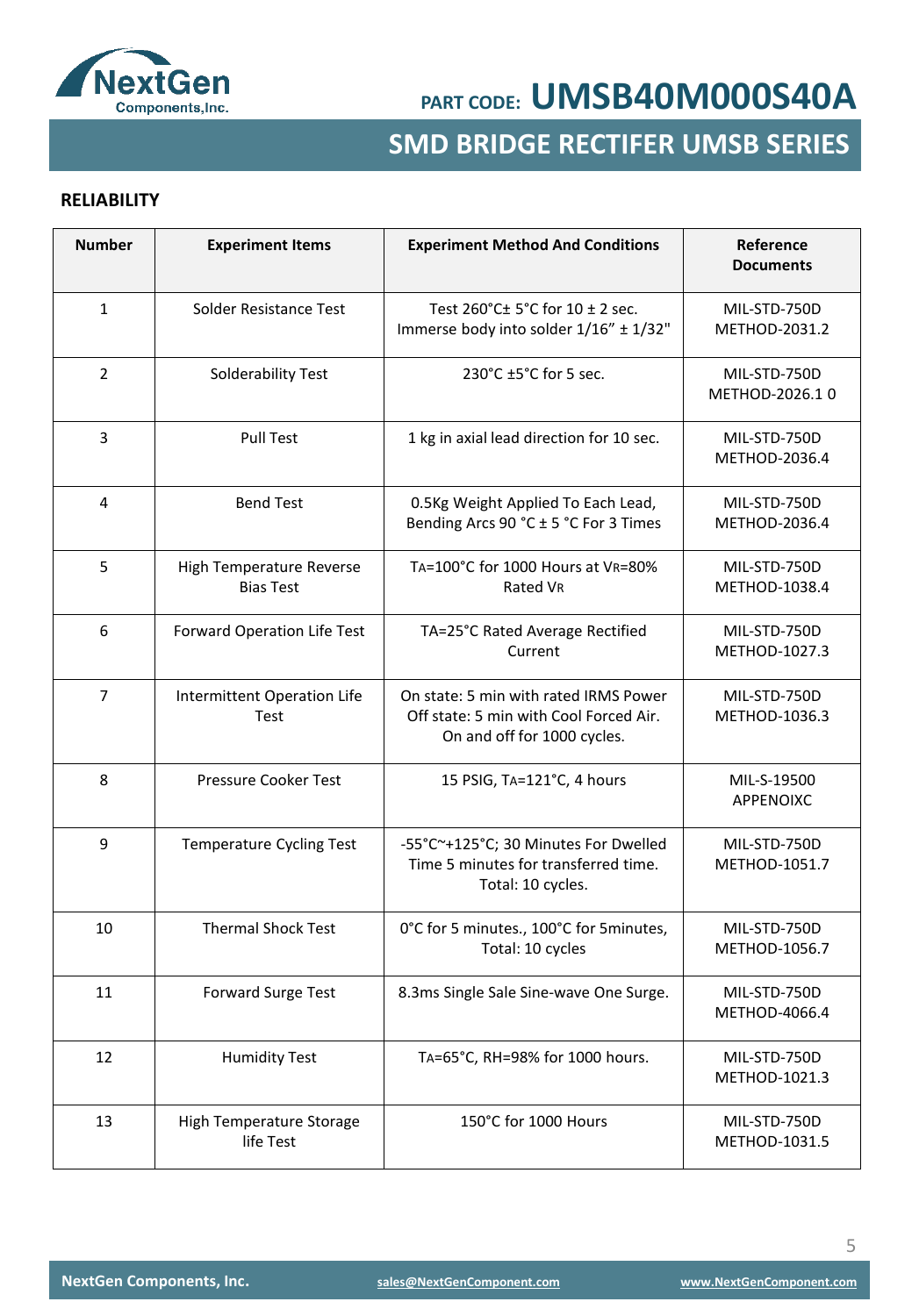

**SMD BRIDGE RECTIFER UMSB SERIES**

### **SUGGESTED REFLOW PROFILE (For Reference Only)**



- Recommended peak temperature is over 245°C, If peak temperature is below 245 °C, you may adjust the following parameters; time length of peak temperature (longer), time length of soldering (longer), thickness of solder paste (thicker)
- Welding shall not exceed 2 times
- Remark: lead free solder paste (96.5 sn/3.0 Ag/0.5Cu)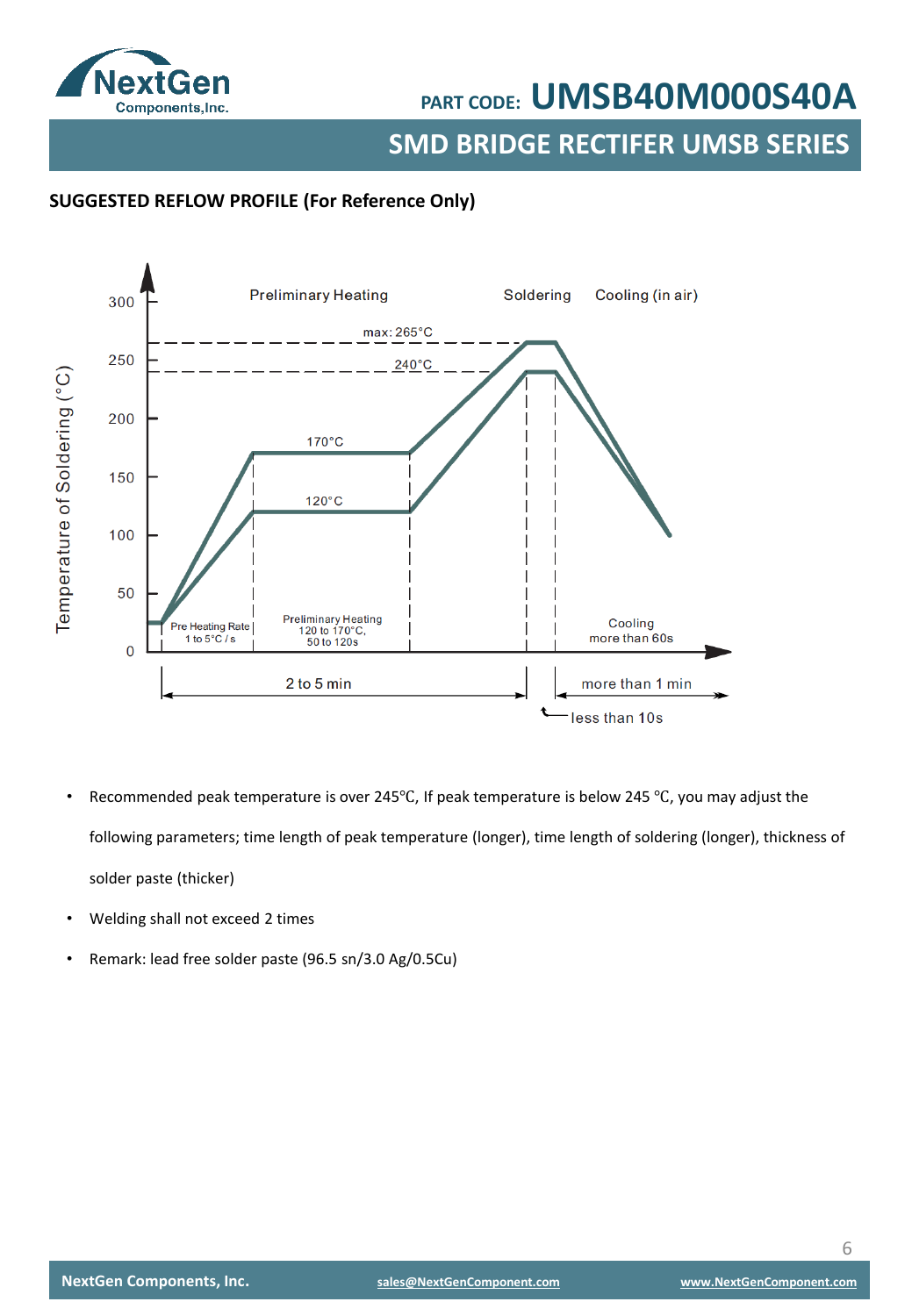

**SMD BRIDGE RECTIFER UMSB SERIES PART CODE: UMSB40M000S40A**

### **RATINGS AND CHARACTERISTIC CURVES (For Reference Only)**



Fig.3 Typical Instaneous Forward

#### Fig.2 Typical Reverse Characteristics



#### Fig.4 Typical Junction Capacitance







**Number of Cycles**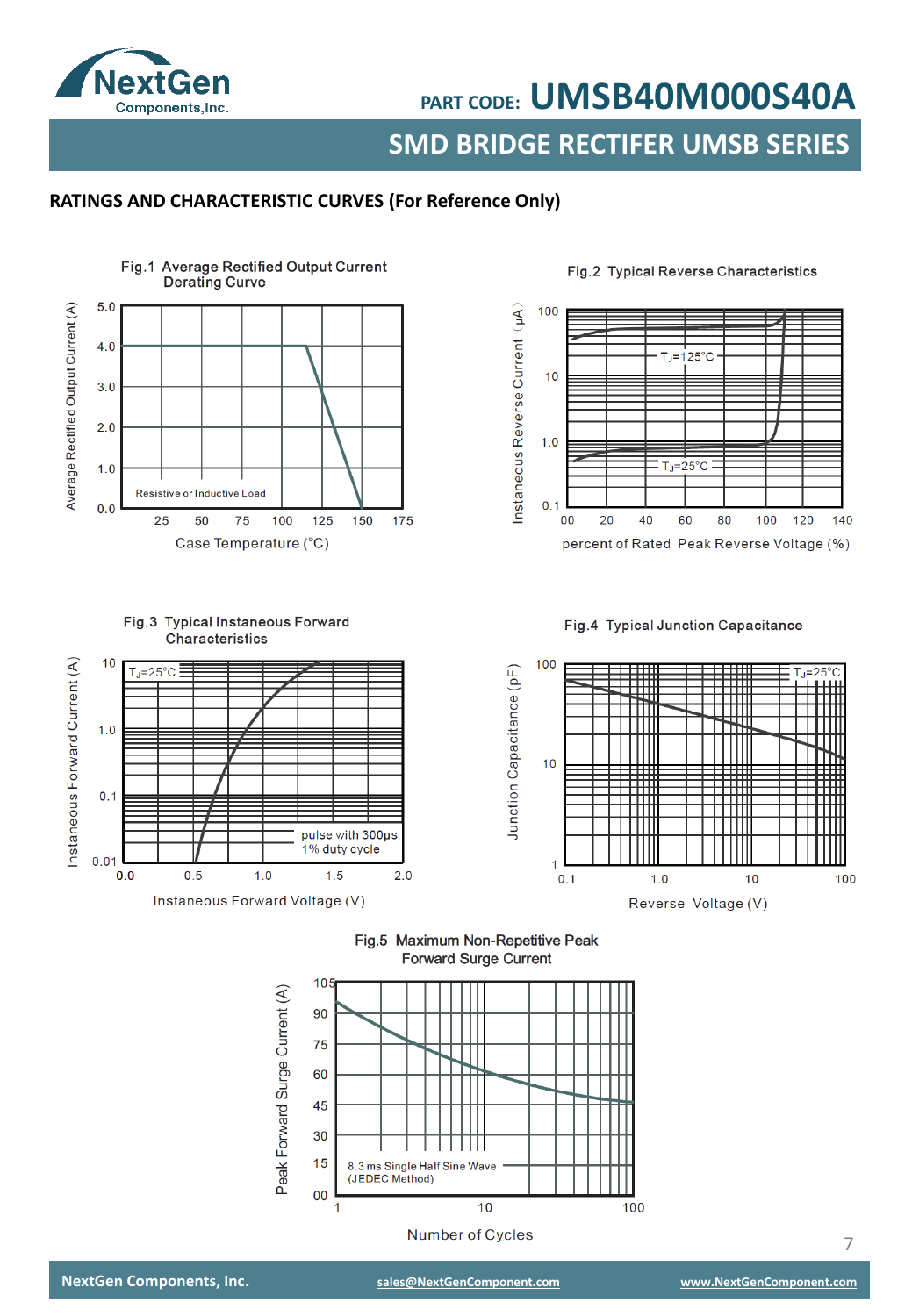

### **SMD BRIDGE RECTIFER UMSB SERIES SMD BRIDGE RECTIFER UMSB SERIESPART CODE: UMSB40M000S40A**

### **TAPE/REEL (Unit: mm)**

All Devices are packed in accordance with EIA standard RS-481-A and specifications.









| Item                     | Symbol         | <b>Tolerance</b> | <b>UMSB</b> |
|--------------------------|----------------|------------------|-------------|
| Carrier width            | А              | 0.1              | 2.8         |
| Carrier Length           | B              | 0.1              | 5.33        |
| Carrier Depth            | C              | 0.1              | 2.36        |
| Sprocket hole            | d              | 0.05             | 1.50        |
| 13"Reel outside diameter | D              | 2.0              | 330.00      |
| 13"Reel inner diameter   | D <sub>1</sub> | Min.             | 50.00       |
| 7" Reel outside diameter | D              | $\overline{a}$   |             |
| 7"Reel inner diameter    | D <sub>1</sub> | L,               |             |
| Feed hole diameter       | D <sub>2</sub> | 0.5              | 13.00       |
| Sprocket hole position   | E              | 0.1              | 1.75        |
| Punch hole position      | F              | 0.1              | 5.50        |
| Punch hole pitch         | P              | 0.1              | 4.00        |
| Sprocket hole pitch      | P <sub>0</sub> | 0.1              | 4.00        |
| Embossment center        | <b>P1</b>      | 0.1              | 2.0         |
| Overall tape thickness   | $\mathsf{T}$   | 0.1              | 0.28        |
| Tape width               | W              | 0.3              | 12.00       |
| Reel width               | W1             | 1.0              | 18.0        |